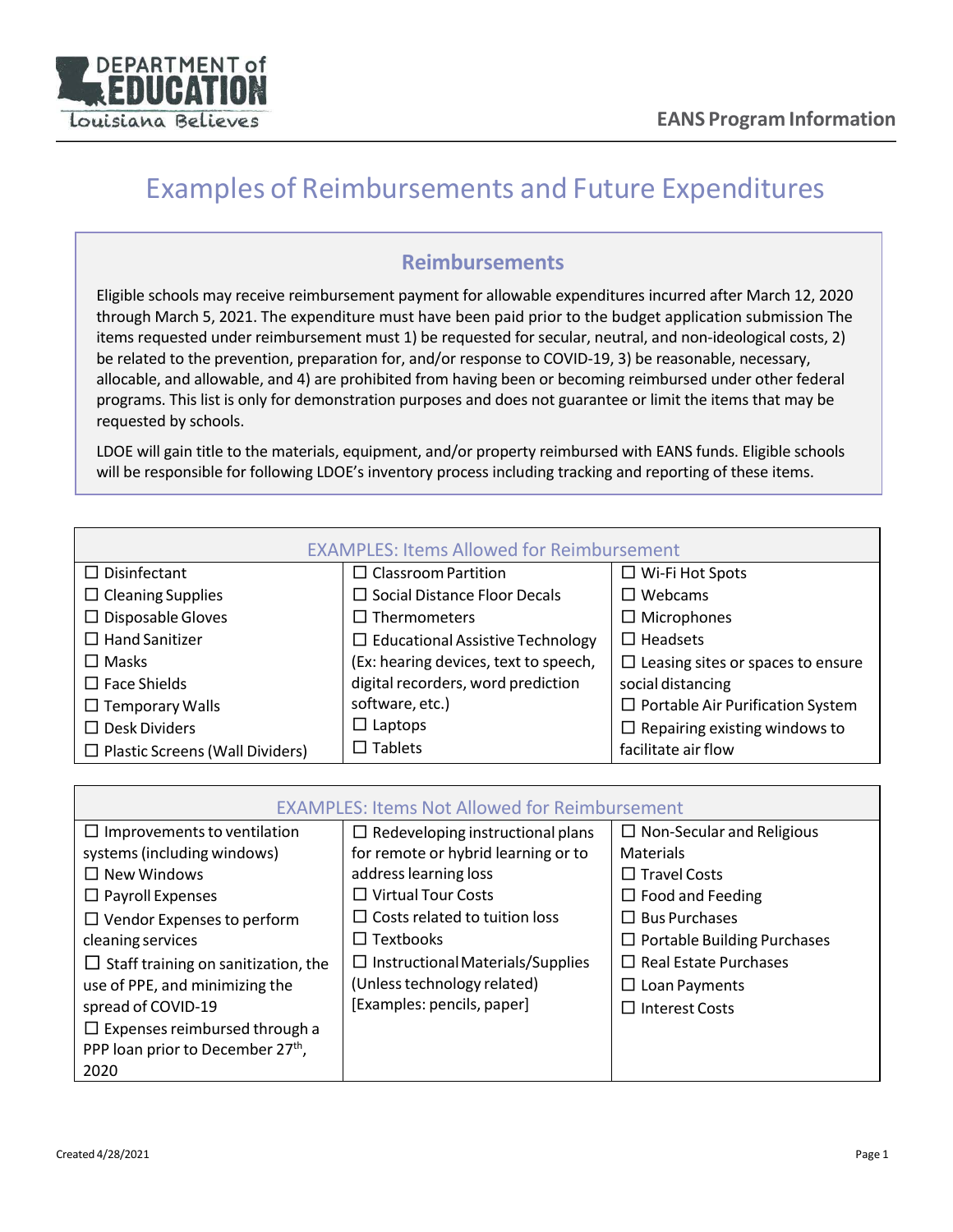| <b>EXAMPLES: Items Allowed for Reimbursement if Sufficiently Related to Covid</b> |                                                                            |  |
|-----------------------------------------------------------------------------------|----------------------------------------------------------------------------|--|
| <b>ITEM</b>                                                                       | <b>Examples of Further Covid Related Explanations</b>                      |  |
|                                                                                   | (Not an Exhaustive List)                                                   |  |
| $\Box$ Vehicular Transportation                                                   | Mileage, vehicle lease reimbursement, and contracted vehicle service       |  |
|                                                                                   | payments are allowed. Example: If the school used additional buses or      |  |
|                                                                                   | other vehicles based on CDC guidelines for social distancing.              |  |
| $\Box$ Umbrellas/Tents                                                            | Allowed if used for social distancing outdoors.                            |  |
| $\Box$ Picnic Tables                                                              | Allowed if used for social distancing outdoors.                            |  |
| $\Box$ Storage Unit                                                               | Allowed if used to store items to help facilitate social distancing space. |  |
| $\Box$ Campus Sanitizing                                                          | Cost of cleaning supplies is allowed. Cleaning contracts with vendors are  |  |
|                                                                                   | not allowed.                                                               |  |
| $\Box$ Batteries                                                                  | Allowed if used within an allowable item such as thermometer.              |  |
| $\Box$ Temporary Building Space                                                   | Allowed if leased.                                                         |  |
| $\Box$ Portable Building                                                          | Allowed if leased.                                                         |  |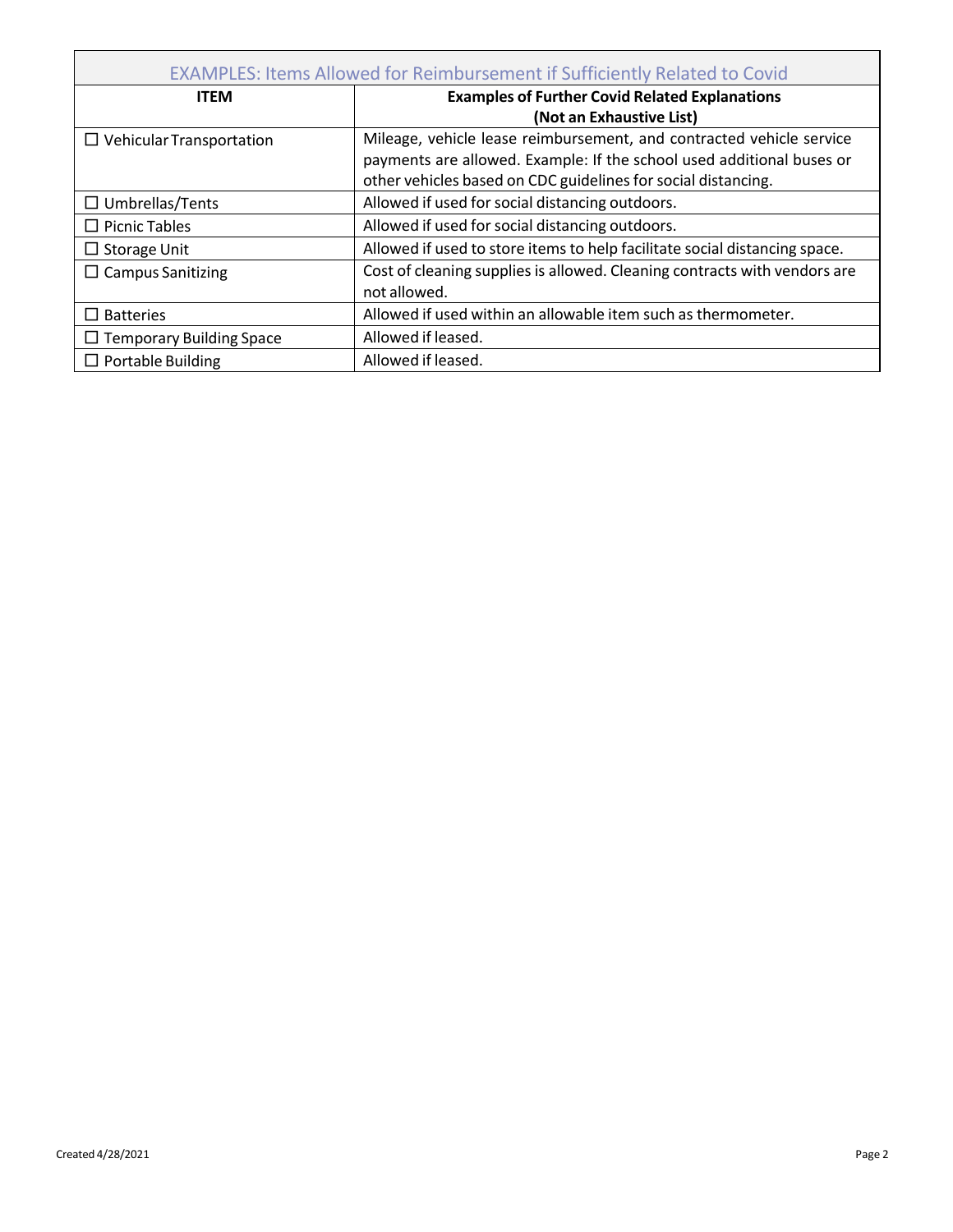## Future Expenditures

Eligible schools may receive goods and/or assistance (not payment) through the Louisiana Department of Education procurement processfor allowable expendituresincurred after March 5, 2021. The itemsrequested under future expenditure must 1) be requested for secular, neutral, and non-ideological costs, 2) be related to the prevention, preparation for, and/or response to COVID-19, 3) be reasonable, necessary, allocable, and allowable, and 4) are prohibited from having been or becoming reimbursed under other federal programs. This list is only for demonstration purposes and does not guarantee availability or limit the items that may be requested by schools.

LDOE will purchase these items for the schools through the state procurement process and will maintain ownership of the items. Eligible schools will be responsible for following LDOE's inventory process including tracking and reporting of these items.

| <b>EXAMPLES: Potential Items Allowed for Future Expenditures</b> |                                          |                                            |
|------------------------------------------------------------------|------------------------------------------|--------------------------------------------|
| $\Box$ Disinfectant                                              | $\Box$ Educational Assistive Technology  | $\Box$ Improvements to ventilation         |
| $\Box$ Cleaning Supplies                                         | (Ex: hearing devices, text to speech,    | systems (including windows)                |
| $\Box$ Disposable Gloves                                         | digital recorders, word prediction       | $\Box$ Window Repairs to facilitate air    |
| $\Box$ Hand Sanitizer                                            | software, etc.)                          | flow                                       |
| $\Box$ Masks                                                     | $\Box$ Laptops                           | $\Box$ Portable Air Purification System    |
| $\Box$ Face Shields                                              | $\Box$ Tablets                           | $\Box$ Staff training on sanitization, the |
| $\Box$ Temporary Walls                                           | $\Box$ Wi-Fi Hot Spots                   | use of PPE, and minimizing the             |
| $\Box$ Desk Dividers                                             | $\Box$ Webcams                           | spread of COVID-19                         |
| $\Box$ Plastic Screens (Wall Dividers)                           | $\Box$ Microphones                       | $\Box$ Redeveloping instructional plans    |
| $\Box$ Classroom Partition                                       | $\Box$ Headsets                          | for remote or hybrid learning or to        |
| $\Box$ Social Distance Floor Decals                              | $\Box$ Leasing sites or spaces to ensure | address learning loss                      |
| $\Box$ Thermometers                                              | social distancing                        |                                            |

| <b>EXAMPLES: Items Not Allowed for Future Expenditures</b> |                                         |                                    |
|------------------------------------------------------------|-----------------------------------------|------------------------------------|
| $\Box$ New Windows                                         | $\Box$ Capital Improvements to          | $\Box$ Travel Costs                |
| $\Box$ Payroll Expenses                                    | building structure that cannot be       | $\Box$ Food and Feeding            |
| $\Box$ Vendor Expenses to perform                          | removed                                 | $\Box$ Bus Purchases               |
| cleaning services                                          | $\Box$ Textbooks                        | $\Box$ Portable Building Purchases |
| $\Box$ Virtual tour costs                                  | $\Box$ Instructional Materials/Supplies | $\Box$ Real Estate                 |
| $\Box$ Costs related to tuition loss                       | (Unless technology related)             | $\Box$ Loan Payments               |
|                                                            | [Examples: pencils, paper]              | $\Box$ Interest Costs              |
|                                                            | $\Box$ Non-Secular and Religious        |                                    |
|                                                            | Materials                               |                                    |